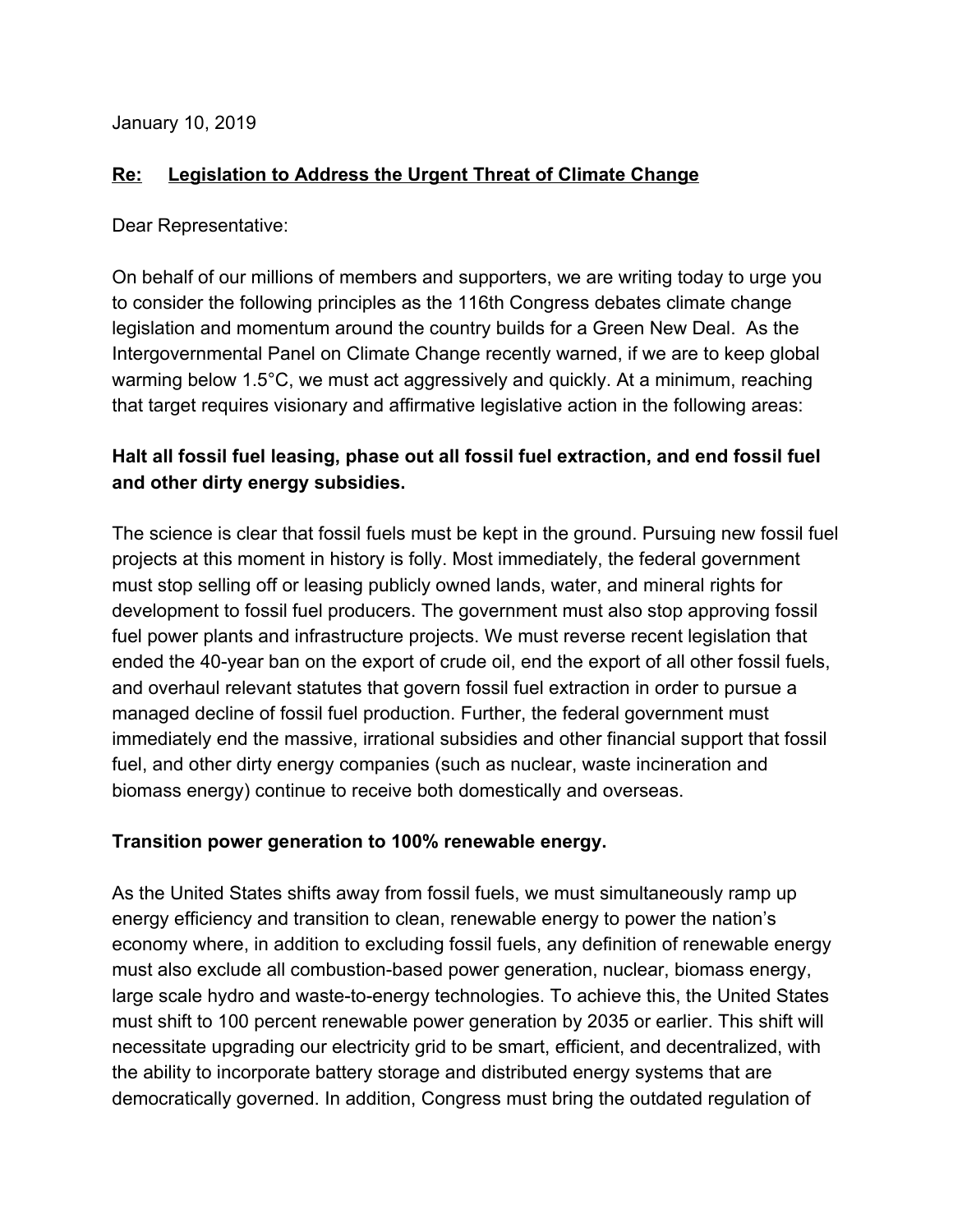electricity into the twenty-first century, encouraging public and community ownership over power infrastructure and electricity choice, as well as permitting distributed energy sources, including rooftop and community solar programs to supply the grid.

### **Expand public transportation and phase out fossil fuel vehicles.**

As the transition away from fossil fuels occurs, our transportation system must also undergo 100 percent decarbonization. To accomplish a fossil-fuel-free reality, Congress must require and fund greater investment in renewable-energy-powered public transportation that serves the people who need it most. The United States must also phase out the sale of automobiles and trucks with internal fossil fuel combustion engines as quickly as possible and phase out all existing fossil fuel mobile sources by 2040 or earlier. Federal credits for electric vehicles must be expanded.

### **Harness the full power of the Clean Air Act.**

The Clean Air Act provides powerful tools that have proven successful in protecting the air we breathe and reducing greenhouse pollution. It can also serve as an important backstop to ensure climate targets are met. Congress should harness the full power of the statute by setting strict deadlines and providing adequate funding for EPA to carry out all its duties under all applicable sections of the Act, including implementing greenhouse pollution reduction requirements for cars, trucks, aircraft, ships, smokestacks and other sources, as well as a science-based national pollution cap. The Act has successfully reduced many air pollutants and can do the same for greenhouse pollution.

#### **Ensure a Just Transition led by impacted communities and workers.**

In effectuating this energy transformation, it is critical to prioritize support for communities who have historically been harmed first and most by the dirty energy economy and workers in the energy sector and related industries. We support a comprehensive economic plan to drive job growth and invest in a new green economy that is designed, built and governed by communities and workers. Building new energy, waste, transportation and housing infrastructure, designed to serve climate resilience and human needs; retrofitting millions of buildings to conserve energy and other resources; and, actively restoring natural ecosystems to protect communities from climate change, are but a few ways to build a sustainable, low carbon economy where no one is left behind during this change.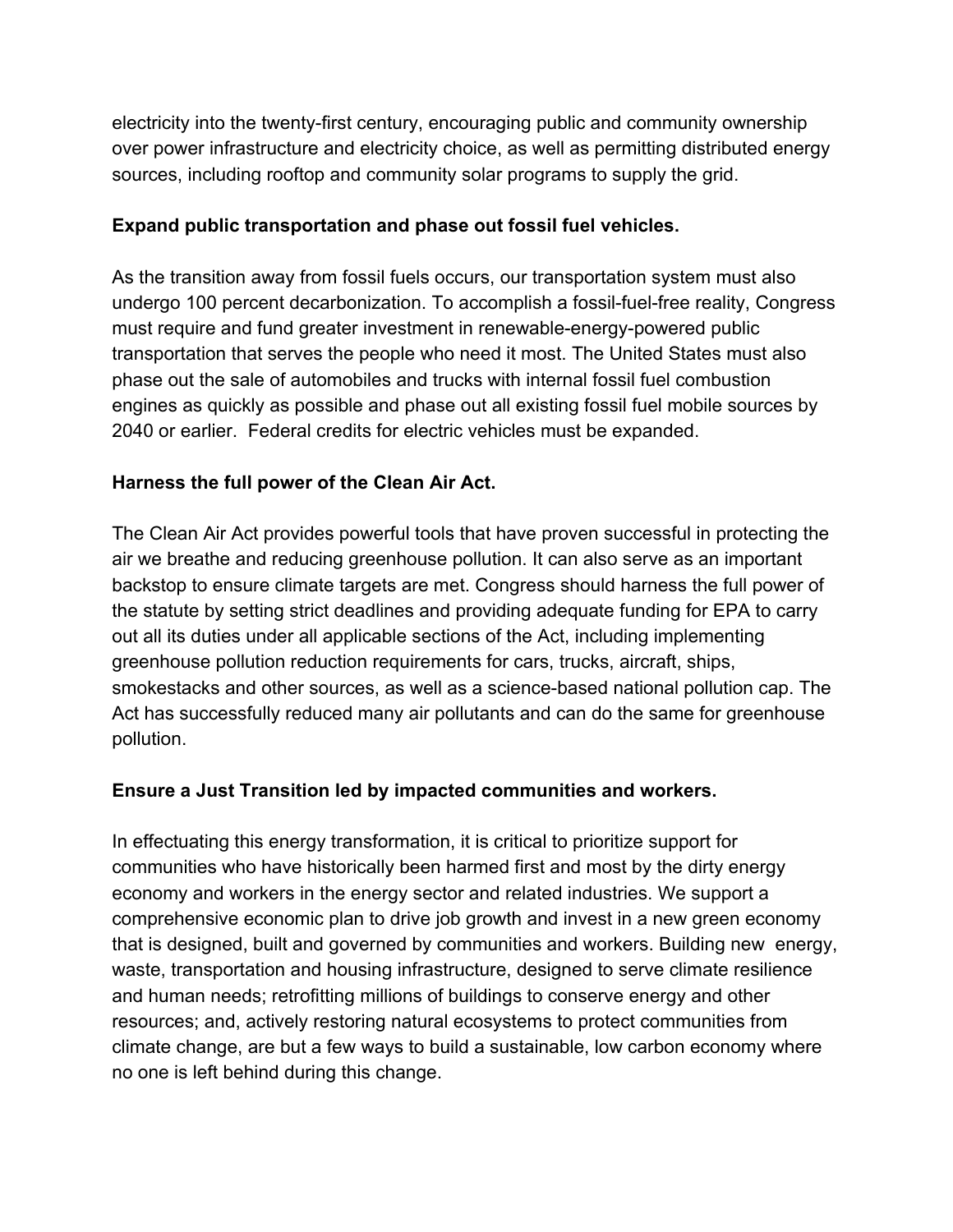## **Uphold Indigenous Rights**

The United Nations Declaration on the Rights of Indigenous Peoples (UNDRIP) must be upheld and implemented, along with treaties, instruments and decisions of international law that recognize that Indigenous Peoples have the right to give or withhold "free, prior and informed consent" to legislation and development of their lands, territories and/or natural resources, cultural properties and heritage, and other interests, and to receive remedies of losses and damages of property taken without consent.

Further, we will vigorously oppose any legislation that: (1) rolls back existing environmental, health, and other protections, (2) protects fossil fuel and other dirty energy polluters from liability, or (3) promotes corporate schemes that place profits over community burdens and benefits, including market-based mechanisms and technology options such as carbon and emissions trading and offsets, carbon capture and storage, nuclear power, waste-to-energy and biomass energy. Fossil fuel companies should pay their fair share for damages caused by climate change, rather than shifting those costs to taxpayers.

We look forward to working with you to address the gravest environmental crisis humanity has ever faced, to protect all present and future generations around the world, while centering the rights of those communities and workers most impacted.

Sincerely,

- 1. A Community Voice Louisiana
- 2. ACHE Act
- 3. Acoustic Ecology Institute
- 4. ActionAid USA
- 5. Advocates for Springfield NY
- 6. Alabama Center for Rural Enterprise
- 7. Alabama Interfaith Power and Light/The People's Justice Council
- 8. Allamakee County Protectors Education Campaign
- 9. Alliance for a Green Economy
- 10.Alliance for Climate Education
- 11.Alliance for Energy Democracy
- 12.Alliance for the Wild Rockies
- 13.Alliance of Nurses for Healthy Environments
- 14.Already Devalued and Devastated Homeowners of Parsippany
- 15.Amazon Watch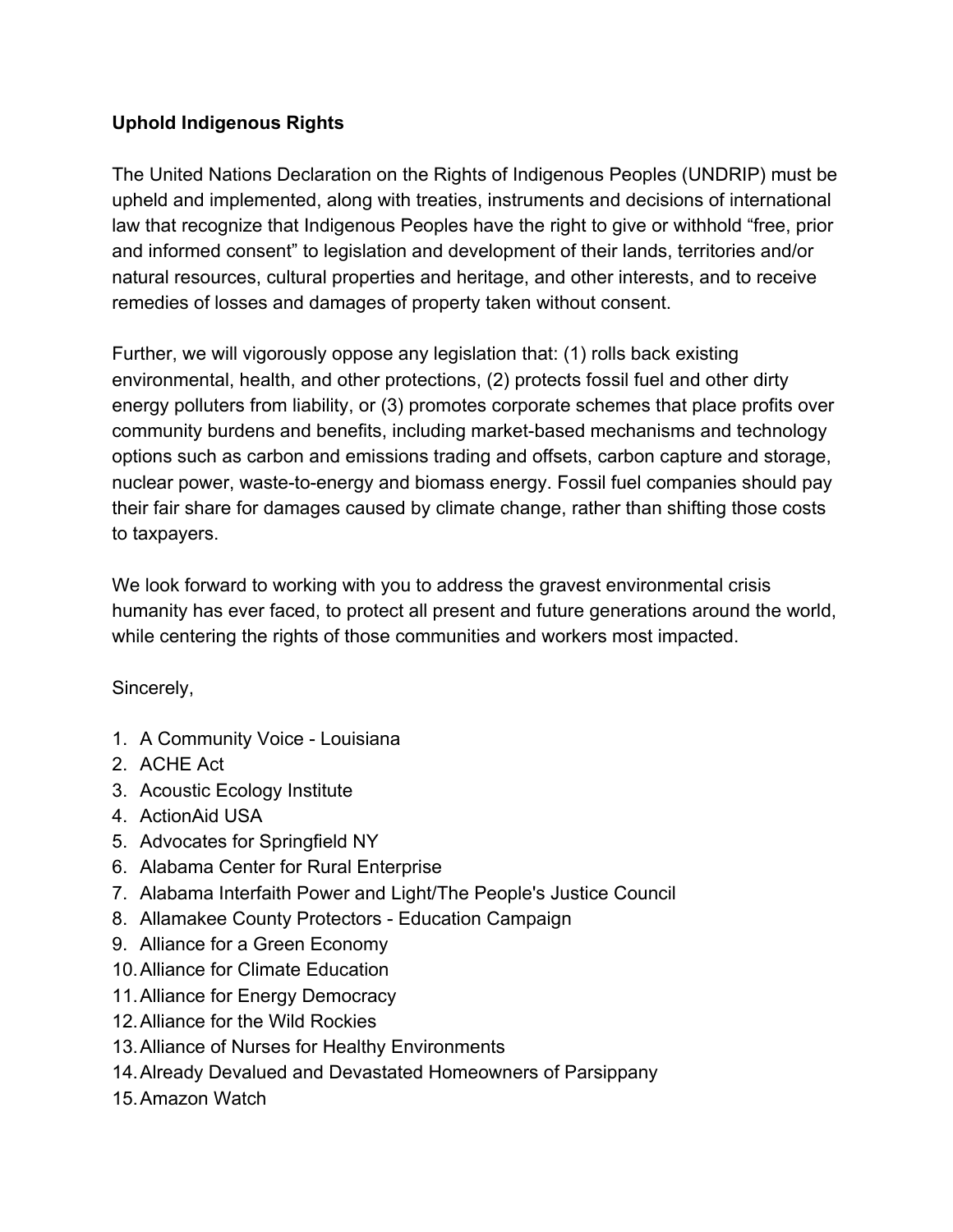- 16.Animals Are Sentient Beings, Inc.
- 17.Anthropocene Alliance
- 18.Arise for Social Justice
- 19.Arvadans for Progressive Action
- 20.Asamblea de Gonzales
- 21.Ashford Clean Energy Task Force
- 22.Athens County (OH) Fracking Action Network
- 23.Athens for Everyone
- 24.Aytzim: Ecological Judaism
- 25.Back Country Excursions
- 26.Backbone Campaign
- 27.Balance & Accuracy in Journalism
- 28.Bay Area-System Change not Climate Change (BA-SCnCC)
- 29.Be the Change
- 30.Beloved Earth Community, The Riverside Church
- 31.Benedictine Sisters Erie PA
- 32.Bergen SWAN (Save The Watershed Action Network)
- 33.Berks Gas Truth
- 34.Berkshire chapter NAACP
- 35.Berkshire Environmental Action Team
- 36.Better Path Coalition
- 37.Beyond Extreme Energy
- 38.Big Reuse
- 39.Biofuelwatch
- 40.Black Swamp Creek Land Trust Inc.
- 41.Blue Frontier Campaign
- 42.Bold Alliance
- 43.Bold Iowa
- 44.Boston Clean Energy Coalition
- 45.Boston Climate Action Network
- 46.Bridgerland Audubon Society
- 47.Bronx Climate Justice North
- 48.Brooklyn Bridge CSA
- 49.Buckeye Environmental Network
- 50.Bucks Environmental Action
- 51.CA for Progress
- 52.CA Prison Moratorium Project
- 53.Cache Valley Citizens Climate Lobby
- 54.California Young Democrats Environmental Caucus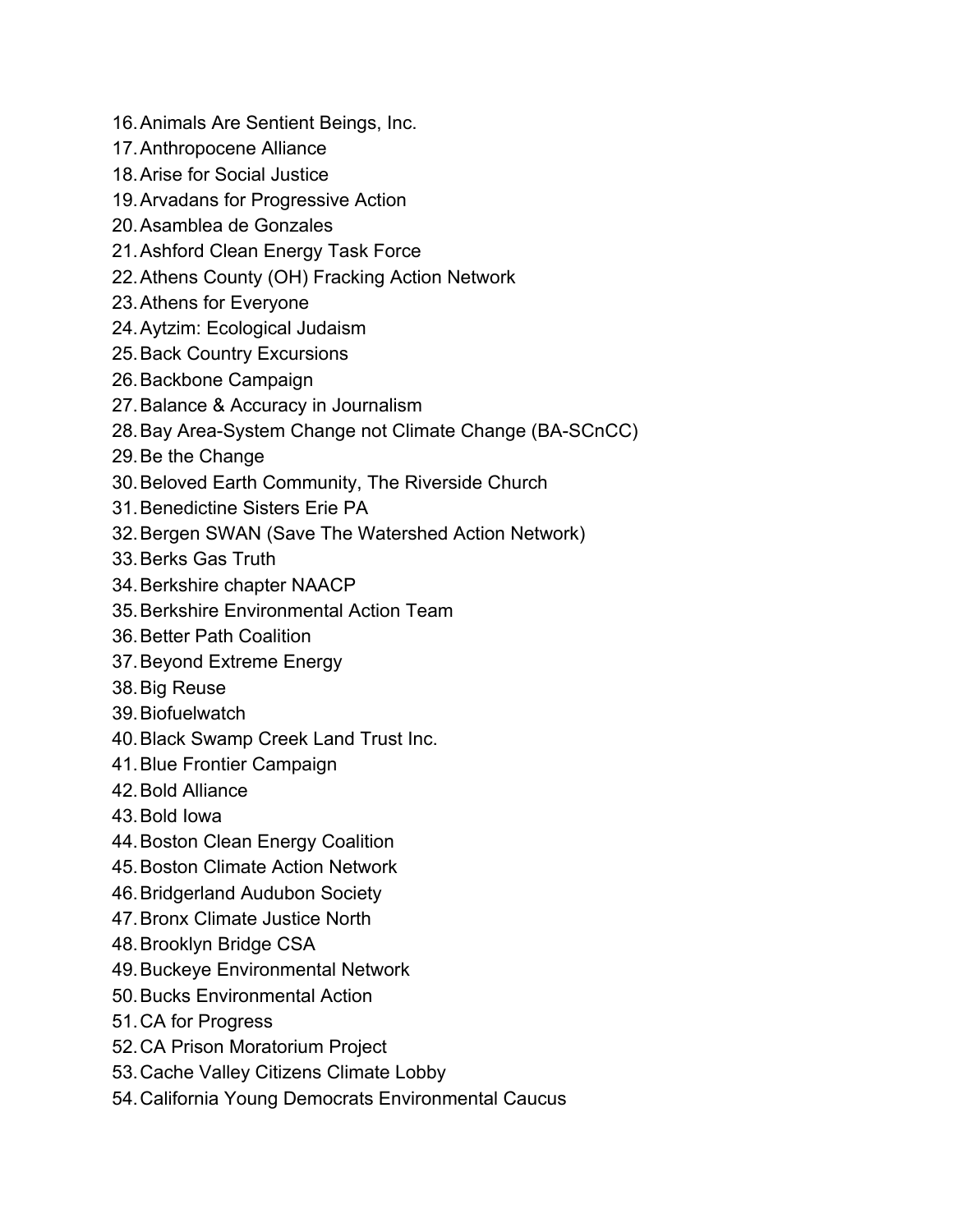- 55.Californians Against Fracking & Dangerous Drilling
- 56.Californians for Western Wilderness
- 57.Call to Action Colorado
- 58.Campaign for America's Future
- 59.Campaign for Renewable Energy
- 60.Cape Downwinders
- 61.Care About Climate
- 62.Cascadia Wildlands
- 63.CatholicNetwork.US
- 64.Catskill Mountainkeeper
- 65.Center for a Sustainable Coast
- 66.Center for Biological Diversity
- 67.Center for Emergent Diplomacy
- 68.Center for International Environmental Law
- 69.Center for Popular Democracy
- 70.Center for Story-based Strategy
- 71.Center for Sustainable Economy
- 72.Central California Asthma Collaborative (CCAC)
- 73.Central Jersey Coalition Against Endless War
- 74.Central Jersey Environmental Defenders
- 75.Central Jersey Progressive Democrats
- 76.CEO Pipe Organs/Golden Ponds Farm
- 77.CERBAT
- 78.Chatham Research Group
- 79.Chesapeake Climate Action Network
- 80.Christians For The Mountains
- 81.Church Women United in New York State
- 82.Ciel Power LLC
- 83.Citizen's Committee for Flood Relief
- 84.Citizens Acting for Rail Safety (CARS) -- Winona, MN
- 85.Citizens Coalition for a Safe Community
- 86.Citizens For Responsible Oil & Gas CFROG
- 87.Citizens for the Preservation of Middletown Valley
- 88.Citizens For Water
- 89.Citizens Regeneration Lobby
- 90.Citizens United for Renewable Energy (CURE)
- 91.Citizens' Environmental Coalition
- 92.Clean Coast
- 93.Clean Energy Action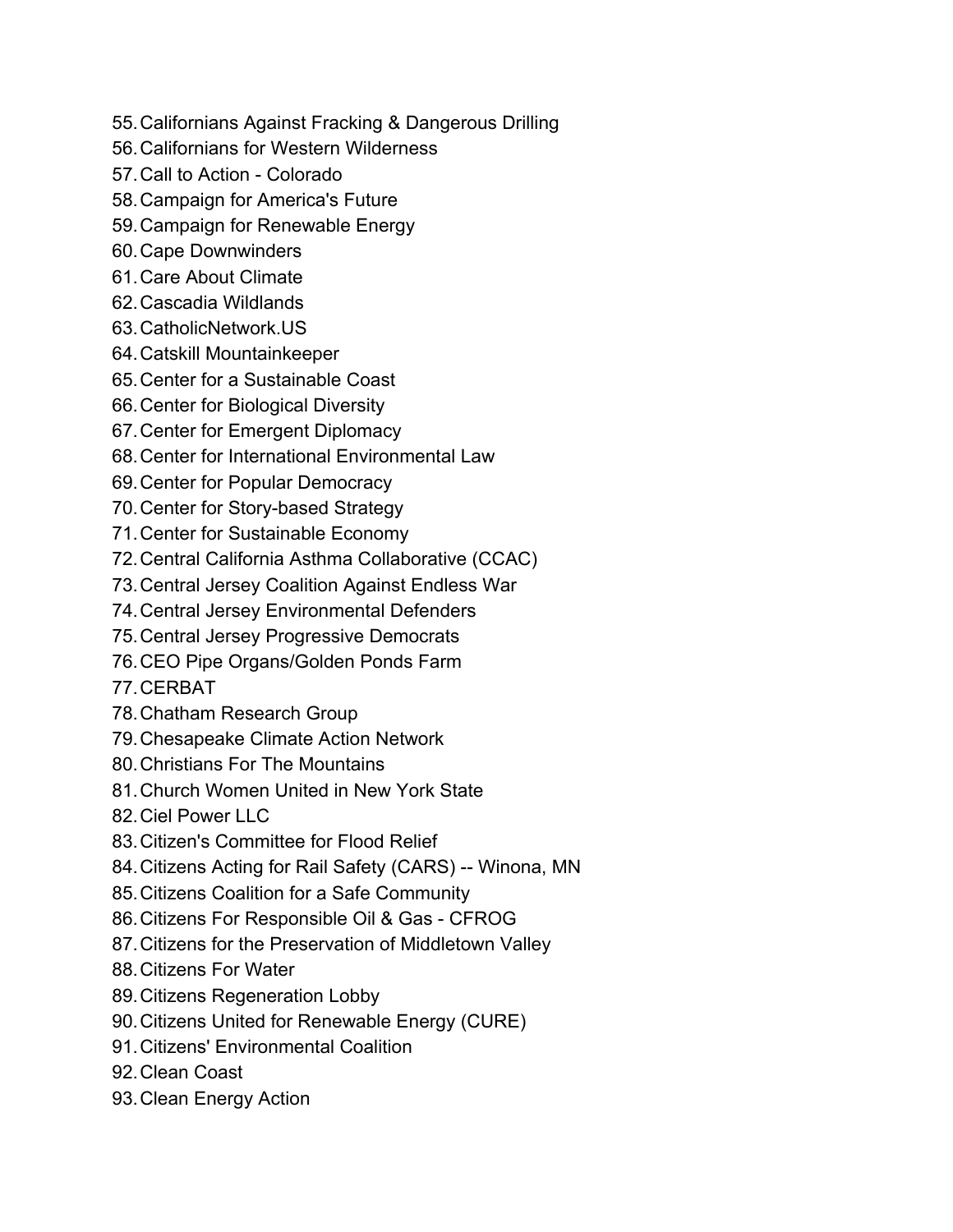- 94.Climate Action Alliance of the Valley
- 95.Climate Action Group of the Unitarian Society of Northampton and Florence
- 96.Climate Action Mondays
- 97.Climate Action Now MA
- 98.Climate Action Team of Congregation Havurah Shalom
- 99.Climate Defense Project
- 100. Climate Generation: A Will Steger Legacy
- 101. Climate Hawks Vote
- 102. Climate Justice Alliance
- 103. Climate Justice Committee of CNY Solidarity Coalition
- 104. Climate Justice League
- 105. Climate March
- 106. ClimateMama
- 107. Coalition Against Nukes
- 108. Coalition Against the Pilgrim Pipeline NJ
- 109. Coalition Against the Rockaway Pipeline
- 110. CODEPINK
- 111. Collaborative Center for Justice
- 112. Columbus Community Bill of Rights
- 113. Comité Civico del Valle
- 114. Common Sense Design
- 115. Communities for a Better Environment
- 116. Community Advocates for Sustainable Energy
- 117. Community Alliance for Global Justice
- 118. Community Ecology Institute
- 119. Community Free Democrats
- 120. Compressor Free Franklin
- 121. Concerned Health Professionals of New York
- 122. Concerned Residents of Oxford
- 123. Conservation Congress
- 124. Cook Inletkeeper
- 125. Corporate Accountability
- 126. Corporate Ethics International
- 127. Corvallis Interfaith Climate Justice Committee
- 128. Courage Campaign
- 129. Crawford Stewardship Project
- 130. Creation Care Network, Episcopal Diocese of Mass.
- 131. CREDO
- 132. CT Coalition for Environmental Justice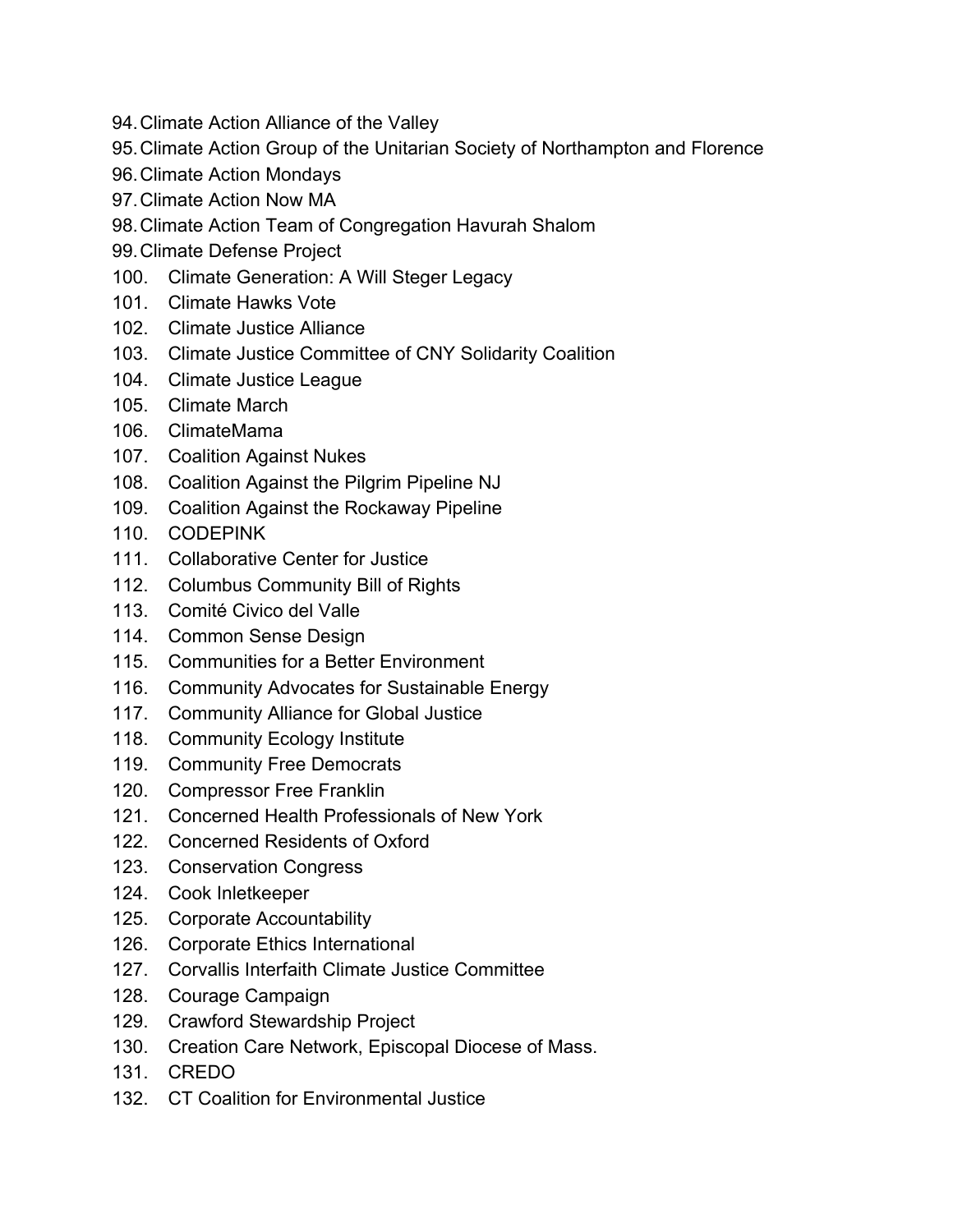- 133. CWA Local 1081
- 134. Damascus Citizens for Sustainability
- 135. DC Statehood Green Party
- 136. Delaware Riverkeeper Network
- 137. Dēmos
- 138. Dietrick Institute for Applied Insect Ecology
- 139. Divest LA
- 140. Dogwood Alliance
- 141. Don't Gas the Meadowlands Coalition
- 142. Don't Gas the Pinelands Coalition
- 143. Don't Waste Arizona
- 144. Down to Earth Storytelling Project
- 145. Dryden Resource Awareness Coalition
- 146. Earth and Sky School
- 147. Earth Care
- 148. Earth Day Network
- 149. Earth Ethics, Inc.
- 150. Earth Ministry/Washington Interfaith Power & Light
- 151. Earthworks
- 152. Echotopia LLC
- 153. Eco-Eating
- 154. Eco-Poetry.org
- 155. EcoEquity
- 156. Efficiency For All CT
- 157. Elders Action Network
- 158. Elders Climate Action
- 159. Elmirans & Friends Against Fracking
- 160. Embrace Impatience Associates
- 161. Emerald Coastkeeper, Inc
- 162. Endangered Habitats League
- 163. Endangered Species Coalition
- 164. Enviro-Build
- 165. Environmental Advocates
- 166. Environmental Health Trust, http://ehtrust.org
- 167. Environmental Justice Committee of the Unitarian Society of Ridgewood, NJ
- 168. Environmental Justice Task Force of the WNY Peace Center
- 169. Environmental Protection Information Center
- 170. Environmentalists Against War
- 171. Eugene Interfaith Earthkeepers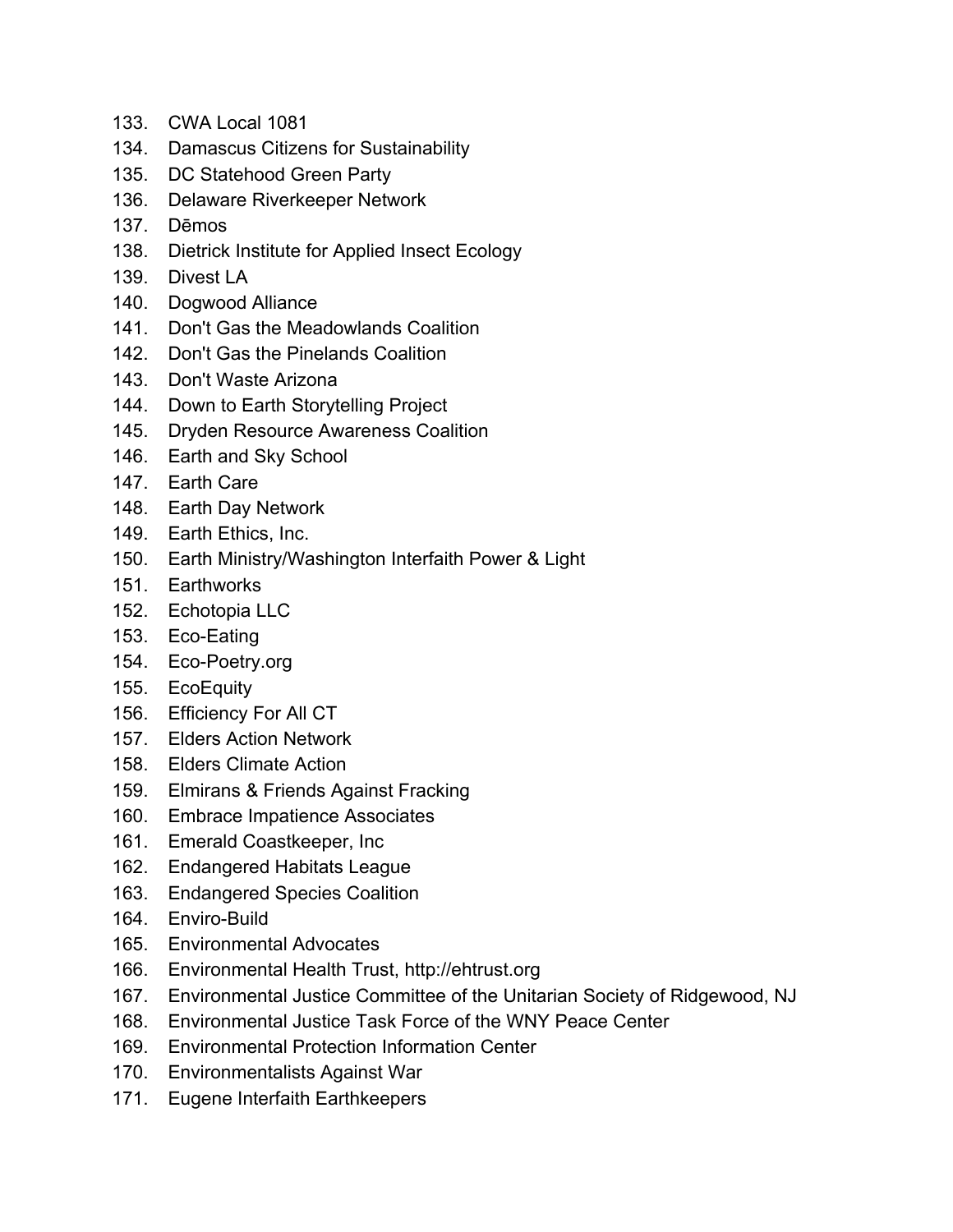- 172. Evergreen Islands
- 173. Extinction Rebellion
- 174. FACTS- Families Advocating for Chemical and Toxics Safety
- 175. Family Farm Defenders
- 176. Farmworker Association of Florida
- 177. Fearless Fund
- 178. First Churches, Northampton, MA
- 179. Flood Forum, USA
- 180. Flood Victims of Richwood
- 181. Food & Water Watch
- 182. Foodshed Alliance
- 183. For Love of Water (FLOW)
- 184. For The Generations
- 185. Fossil Free Tompkins
- 186. Four Freedoms Forum
- 187. Frac Sand Sentinel
- 188. Frack Free Boulder
- 189. Frack Free Four Corners
- 190. Frack Free Frostburg (Maryland)
- 191. Frack Free Ohio
- 192. Franciscan Action Network
- 193. Franciscan Response to Fossil Fuels
- 194. FreshWater Accountability Project Ohio
- 195. Fresnans against Fracking
- 196. Friends of Merrymeeting Bay
- 197. Friends of the Bitterroot
- 198. Friends of the Earth US
- 199. Friends of the Pogonip
- 200. Fund for Wild Nature
- 201. GAIA
- 202. Gas Free Seneca
- 203. Gasp
- 204. Genesis Farm
- 205. Georgia WAND Education Fund
- 206. Geos Institute
- 207. GlinesProperties.com
- 208. Global Alliance for Incinerator Alternatives
- 209. Gloucester County Food and Water Watch
- 210. Good Jobs Nation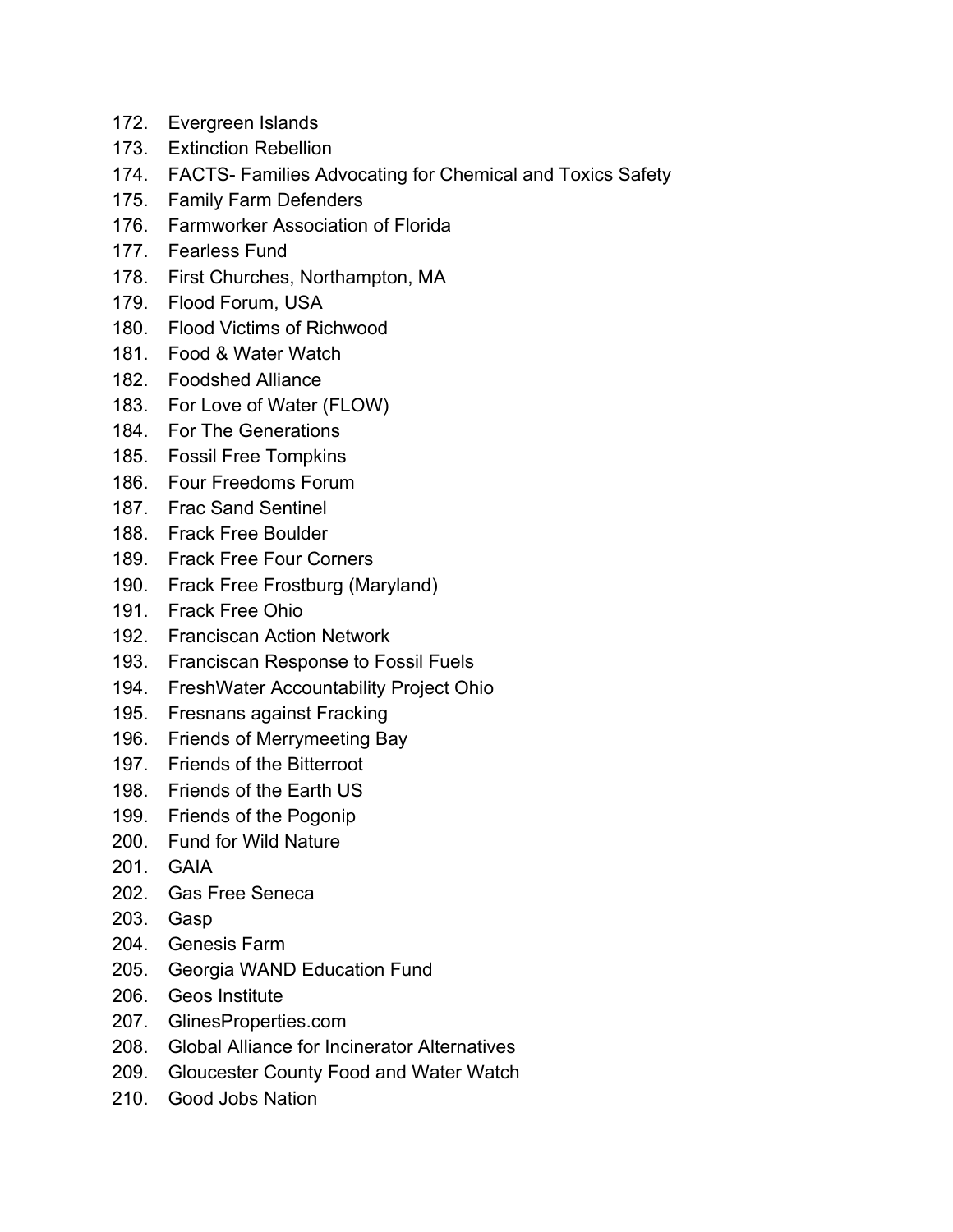- 211. Good work institute
- 212. Grassroots Institute
- 213. Gray Panthers of Berkeley-East Bay
- 214. Great Egg Harbor Watershed Association
- 215. Great Old Broads for Wilderness
- 216. Greater Hells Canyon Council
- 217. Greater New York Labor Religion Coalition
- 218. Green America
- 219. Green Education and Legal Fund
- 220. Green For All
- 221. Green Map System
- 222. Green Newton
- 223. Green Party of California
- 224. Green Party of Nassau County
- 225. Green Retirement, Inc.
- 226. Green Sanctuary Committee, Community Church of NY, UU
- 227. Green Team at Evergreen UU Fellowship
- 228. Green-Buildings.com
- 229. Greenaction for Health and Environmental Justice
- 230. Greenbelt Climate Action Network
- 231. GreenFaith Bergen Circle
- 232. GreenLatinos
- 233. Greenpeace USA
- 234. GRID Alternatives
- 235. Gulf Coast Center for Law & Policy
- 236. Hackensack Riverkeeper
- 237. Hands Across the Sand/Land
- 238. Harford County Climate Action
- 239. Harlem Climate Caucus
- 240. Harris Management Services, LLC
- 241. Hawaii Institute For Human Rights
- 242. HealthyPlanet
- 243. Heirs To Our Oceans
- 244. Hesperian Health Guides
- 245. Hip Hop Caucus
- 246. Hold Our Ground
- 247. Hollywood NOW
- 248. Honeydew Advisors
- 249. Hope Glen Farm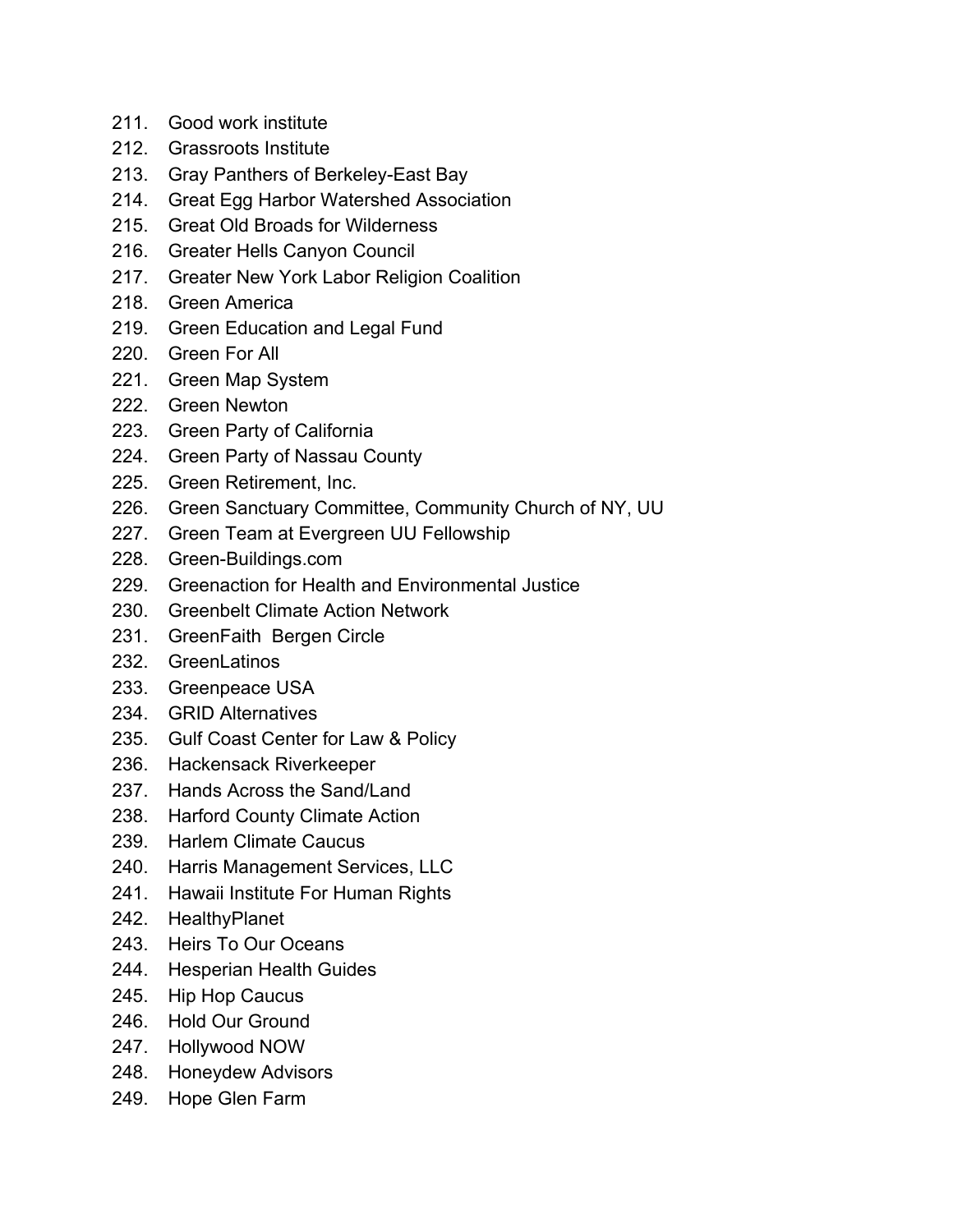- 250. Howard County Climate Action
- 251. Howling For Wolves
- 252. Hudson Valley Energy
- 253. Hunger Action Los Angeles
- 254. Idaho Rivers United
- 255. Idaho Sporting Congress, Inc.
- 256. Idle No More SF Bay
- 257. iEat Green, LLC
- 258. Indigenous Environmental Network
- 259. Indivisible
- 260. Indivisible CA-43
- 261. Indivisible Cranbury
- 262. Indivisible Lambertville/New Hope
- 263. Indivisible Pittsfield
- 264. Information Network for Responsible Mining
- 265. Inland Ocean Coalition
- 266. inNative
- 267. Inspiration of Sedona
- 268. Institute for Agriculture and Trade Policy
- 269. Institute for Governance & Sustainable Development
- 270. Institute for Policy Studies
- 271. International Marine Mammal Project of Earth Island Institute
- 272. Iowa Citizens for Community Improvement
- 273. Iroquois Studies Association
- 274. Irvington Activists
- 275. Jackpine Savage Guide Service
- 276. Jesus People Against Pollution
- 277. Jewish Climate Action Network
- 278. John Muir Project of a Earth Island Institute
- 279. Jubilana
- 280. Keep Cornwall Safe
- 281. Kentucky Environmental Foundation
- 282. Kentucky Heartwood
- 283. Kentucky Interfaith Power & Light
- 284. Kentucky Student Environmental Coalition
- 285. Kitsap Environmental Coalition
- 286. Klamath Forest Alliance
- 287. La Union Hace La Fuerza
- 288. Labor Network for Sustainability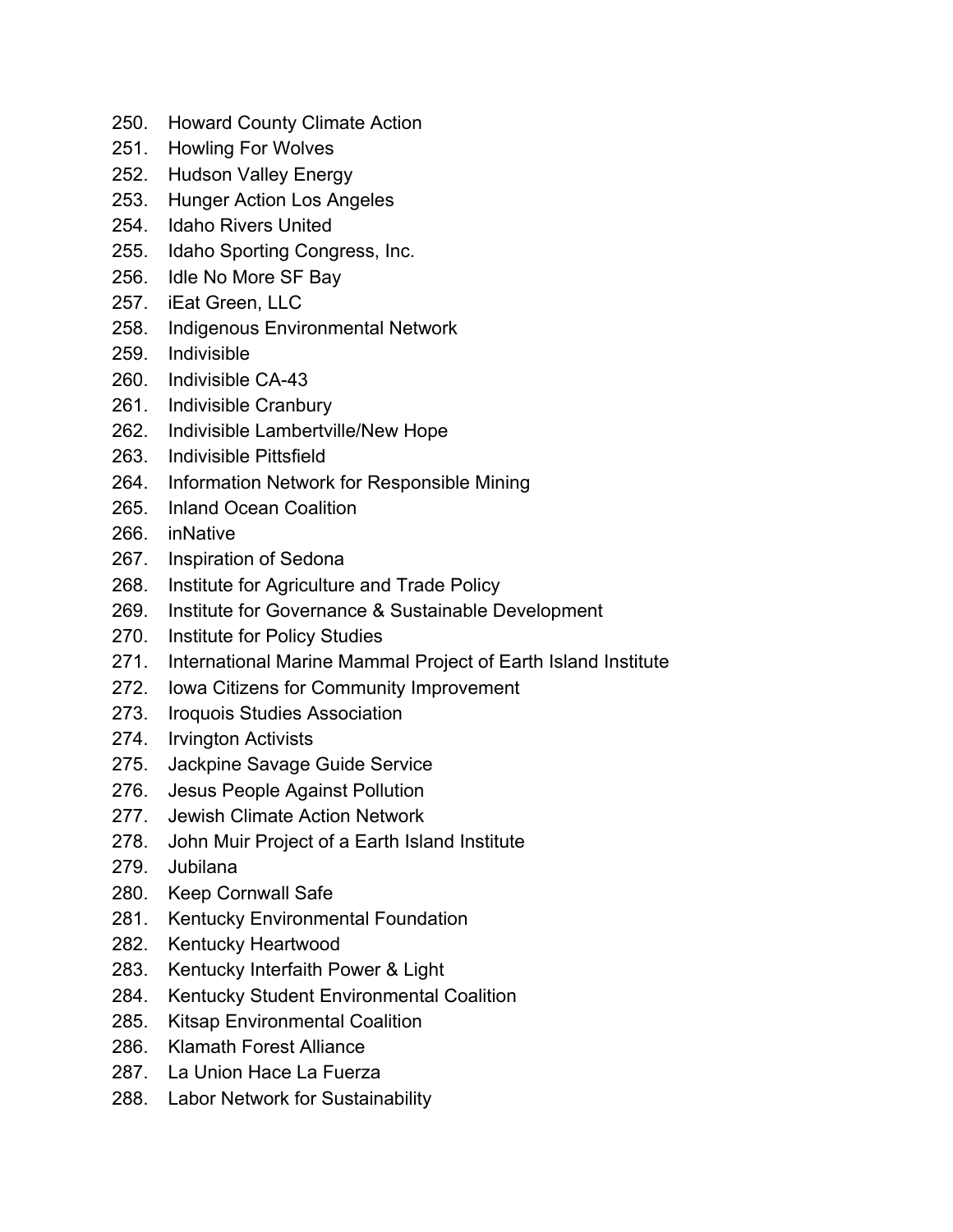- 289. Labour, Health and Human Rights Development Centre
- 290. Lafayette Parish Flood Forum
- 291. League of Women Voters of the United States
- 292. Livelihoods Knowledge Exchange Network (LiKEN)
- 293. Long Beach 350
- 294. Long Island Progressive Coalition
- 295. Longmeadow(MA) Environmental Transition Group
- 296. Los Alamos Study Group
- 297. Manhattan Project for a Nuclear-Free World
- 298. Manifold Artworks LLC
- 299. Marcellus Outreach Butler
- 300. Maryland Environmental Health Network
- 301. Mattawoman Watershed Society
- 302. Mazaska Talks
- 303. Metro NY Catholic Climate Movement
- 304. Michigan Citizens for Water Conservation
- 305. Mid-Missouri Peaceworks
- 306. Milwaukee Riverkeeper
- 307. Mission Blue/Sylvia Earle Alliance
- 308. MLK Coalition of Greater Los Angeles
- 309. Mormon Environmental Stewardship Alliance (MESA)
- 310. Mothers Out Front
- 311. Nassau Hiking & Outdoor Club
- 312. National Council of Gray Panthers Networks
- 313. National Family Farm Coalition
- 314. Nature Coast Conservation, Inc.
- 315. NC WARN
- 316. Neighbor to Neighbor MASS Ed Fund
- 317. New Energy Economy
- 318. New Hampshire Audubon
- 319. New jersey Tenants Organization
- 320. New Paltz Climate Action Coalition
- 321. New York Climate Action Group
- 322. New York Communities for Change (NYCC)
- 323. New York Heartwoods
- 324. New York Progressive Action Network
- 325. New York's Second District Democrats
- 326. Newark Science and Sustainability Inc.
- 327. NJ Skylands Sunrise Hub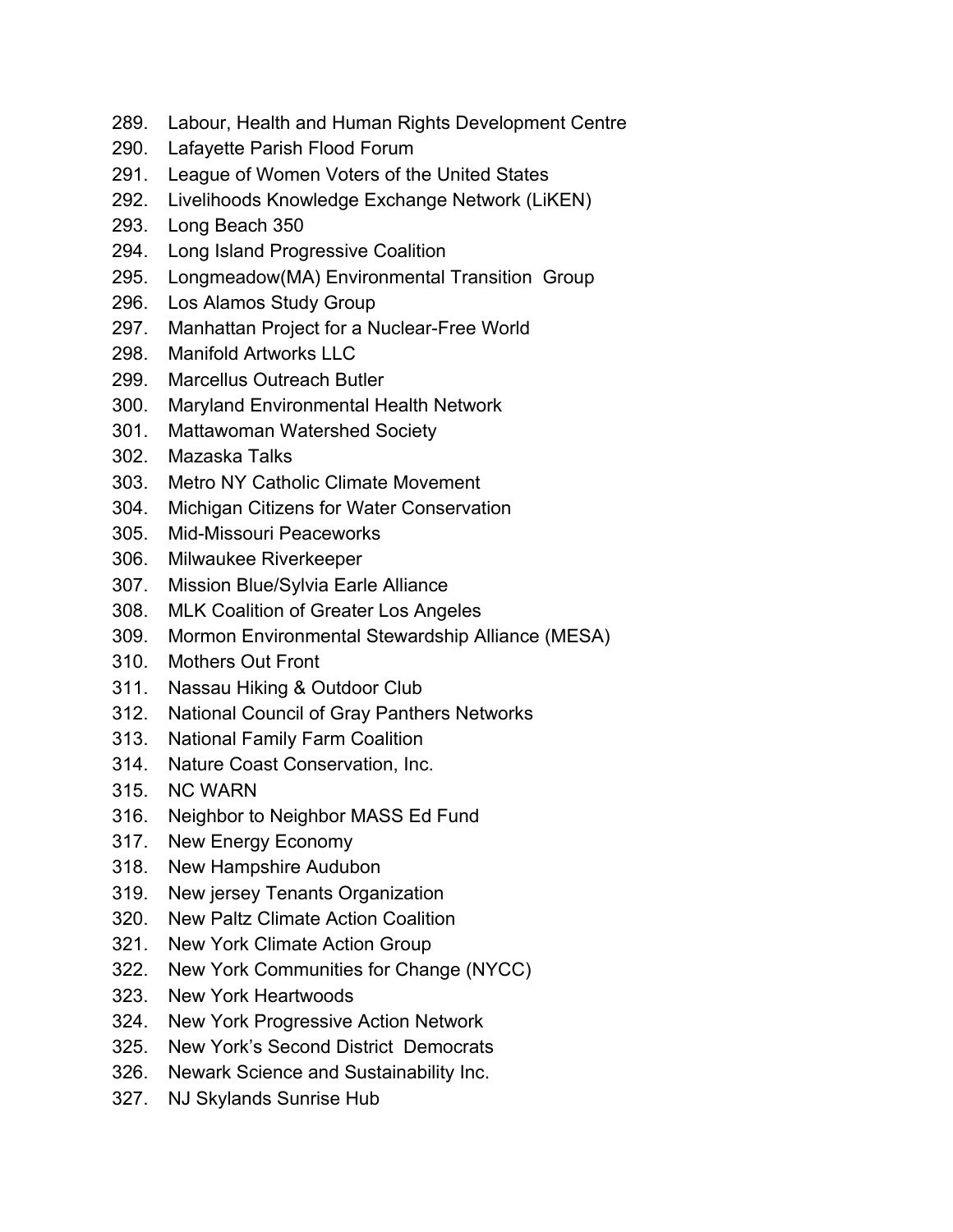- 328. NJ State Industrial Union Council
- 329. No Canton Gas Pipeline: Toward an Equitable Sustainable Future
- 330. No Fracked Gas Cayuga
- 331. No Fracked Gas in Mass
- 332. No Sharon Gas Pipeline | Clean Energy Now
- 333. No Walpole Gas Pipeline
- 334. North American Climate, Conservation and Environment(NACCE)
- 335. North Quabbin Energy
- 336. Northern Jaguar Project
- 337. Northern Michigan Environmental Action Council (NMEAC)
- 338. Northern NJ Chapter, National Organization for Women
- 339. Northjersey Pipeline Walkers
- 340. Northwest Atlantic Marine Alliance
- 341. Northwest Conservation District
- 342. Nuclear Energy Information Service (NEIS)
- 343. Nuclear Information and Resource Service
- 344. NW Bronx Indivisible
- 345. NY Buddhist Climate Action Network
- 346. NYC DSA Ecosocialist
- 347. NYC Friends of Clearwater
- 348. NYC Grassroots Alliance
- 349. NYC H2O
- 350. NYH2o
- 351. NYPIRG
- 352. Oakland Park Democratic Club
- 353. Ocean Conservation Research
- 354. Oil Change USA
- 355. Olympic Climate Action
- 356. On Behalf of Planet Earth
- 357. Oregon Physicians for Social Responsibility
- 358. Organic Consumers Association
- 359. Our Revolution New Mexico
- 360. Our Revolution Southern Oregon
- 361. Our Santa Fe River, Inc.
- 362. OVEC-Ohio Valley Environmental Coalition
- 363. Pan to Save the Planet.org
- 364. Partnership for Global Justice
- 365. Partnership for Policy Integrity
- 366. Pasco Activists Inc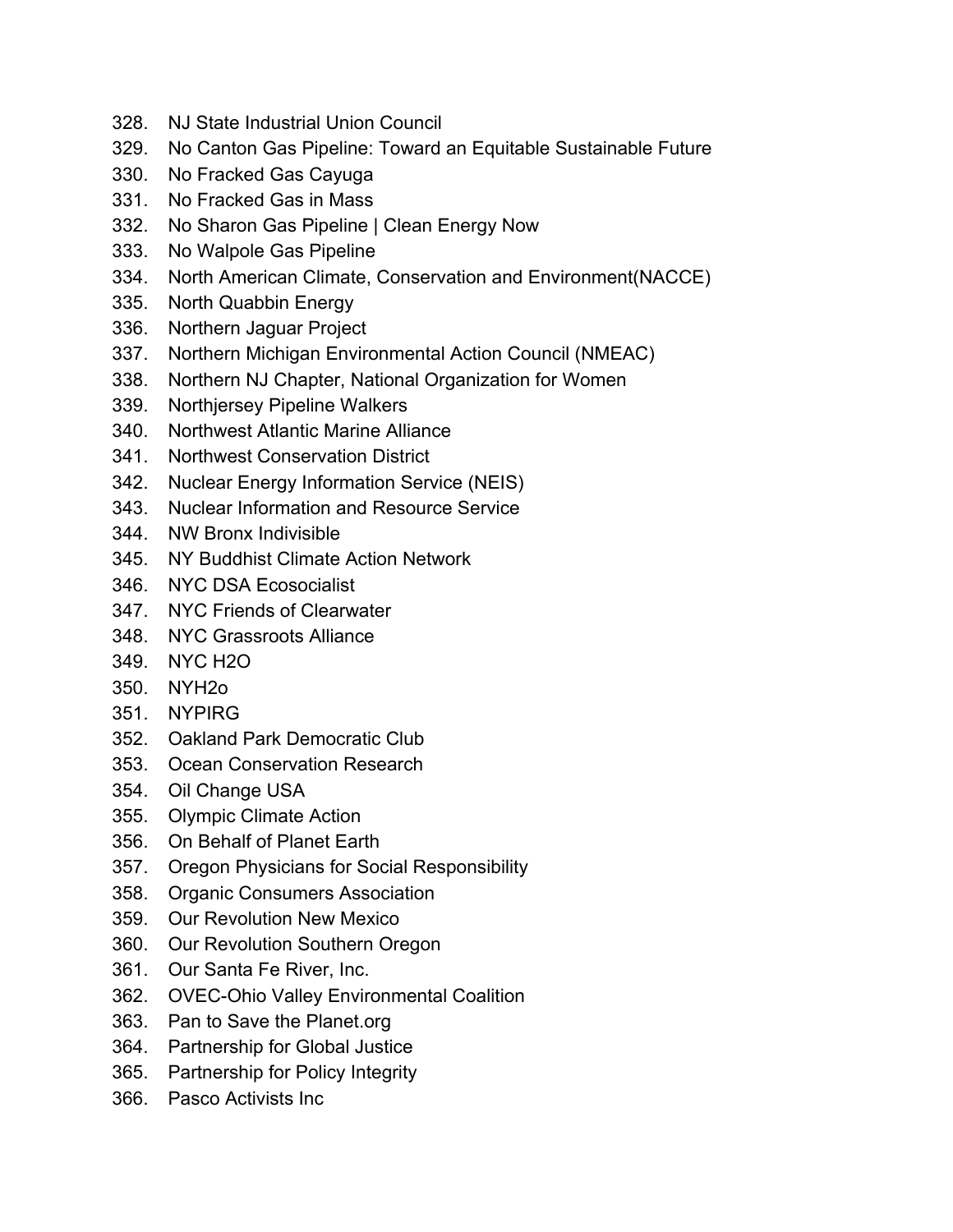- 367. Patriots From The Oil & Gas Shales
- 368. PAUSE People of Albany United for Safe Energy
- 369. Pax Christi Florida
- 370. Peace Action New York State
- 371. Pelican Media
- 372. People Demanding Action
- 373. People Over Pipelines
- 374. People's Action
- 375. People's Health Movement USA
- 376. Peoples Climate Movement NY
- 377. Physicians for Social Responsibility
- 378. Physicians for Social Responsibility Arizona Chapter
- 379. Physicians for Social Responsibility Colorado Working Group
- 380. Physicians for Social Responsibility Iowa Chapter
- 381. Physicians for Social Responsibility Maine Chapter
- 382. Physicians for Social Responsibility New York
- 383. Physicians for Social Responsibility Philadelphia
- 384. Pinelands Preservation Alliance
- 385. Piscataway Progressive Democratic Organization
- 386. Planting Justice
- 387. Plymouth Friends for Clean Water
- 388. Popular Resistance
- 389. Portland Gray Panthers
- 390. Potomac Riverkeeper Network
- 391. Power Shift Network
- 392. Presention Sisters-Aberdeen SD Justice Commission
- 393. Preserve Monroe
- 394. Preserve Wild Santee
- 395. Prince George's County Peace & Justice Coalition
- 396. Progressive Action of Lower Manhattan
- 397. Progressive Democrats of America
- 398. Progressive Democrats of America Milwaukee
- 399. Project Coyote
- 400. Promoting Health and Sustainable Energy (PHASE)
- 401. PSR Iowa Chapter
- 402. Public Bank LA
- 403. Public Citizen
- 404. Public Laboratory for Open Technology and Science
- 405. Quaker Earthcare Witness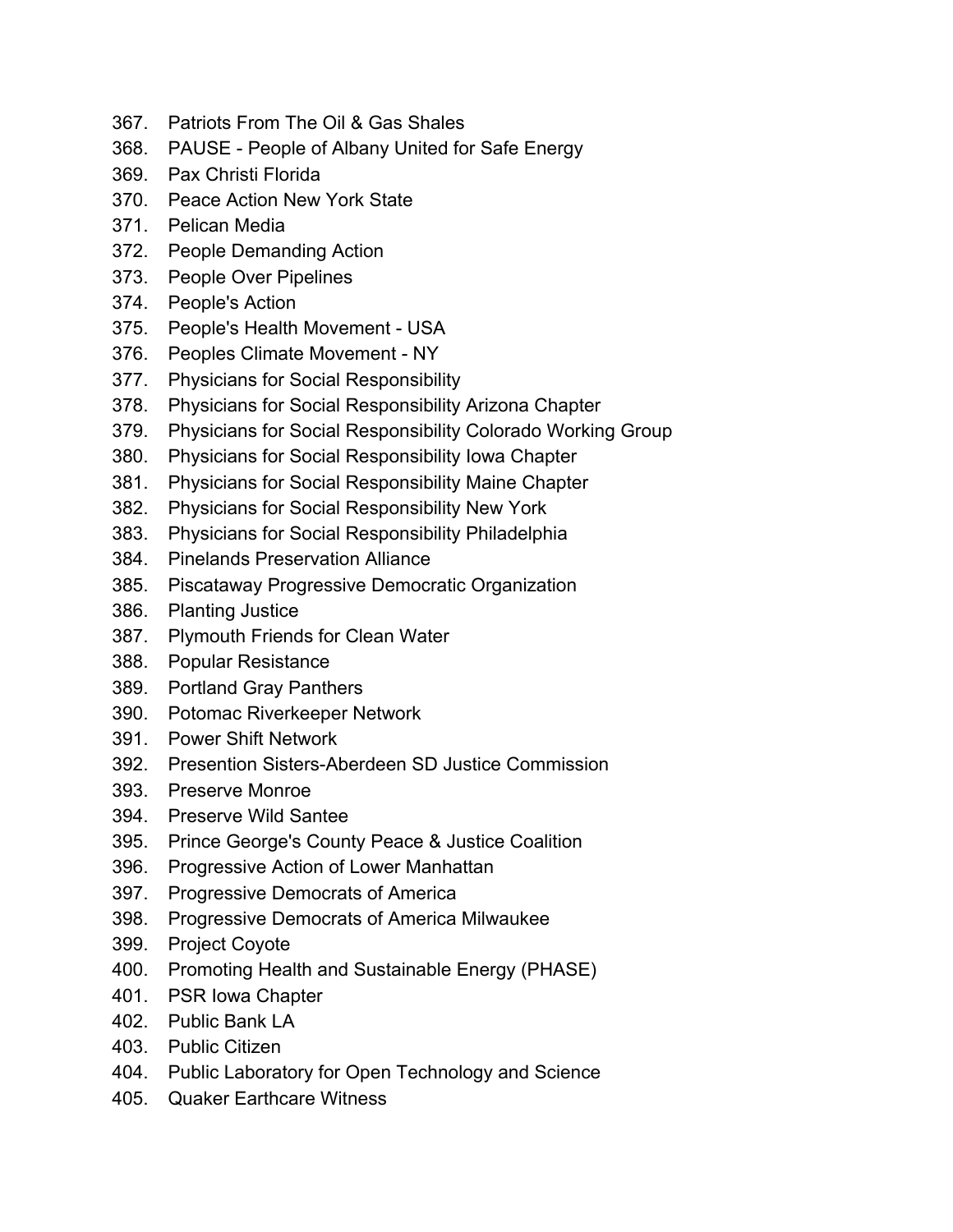- 406. Rachel Carson Council
- 407. Rachel's Network
- 408. Raging Grannies Eugene
- 409. Rainforest Action Network
- 410. RE Sources for Sustainable Communities
- 411. Reach Out America
- 412. Real Provision
- 413. Reconstructionist Rabbinical Association
- 414. Renewable Energy Long Island (reLI)
- 415. Resist the Pipeline
- 416. RESTORE: The North Woods
- 417. ReThink Energy Florida
- 418. Revolution LA
- 419. Richmond Interfaith Climate Justice League
- 420. River Guardian Foundation
- 421. Riverkeeper
- 422. ROAR (Religious Organizations Along the River)
- 423. Rochester People's Climate Coalition
- 424. Rockland United: A Community for Social Justice
- 425. Rogue Riverkeeper
- 426. RootsAction.org
- 427. Rootskeeper
- 428. Roseland Against Compressor Station (RACS)
- 429. Rutland Area Climate Coalition
- 430. Sacramento Climate Coalition
- 431. Safe Energy Rights Group, Inc.
- 432. Safe Food Matters Inc.
- 433. SafeEnergyAnalyst.org
- 434. San Diego 350
- 435. San Francisco Baykeeper
- 436. San Juan Citizens Alliance
- 437. Sane Energy Project
- 438. Santa Barbara Standing Rock Coalition
- 439. Santa Cruz Climate Action Network
- 440. Save James Island
- 441. Save Nevada's Water: Ban Fracking In Nevada
- 442. Save Our Shores
- 443. Save Our Sky Blue Waters
- 444. Save The Hills Alliance, Inc.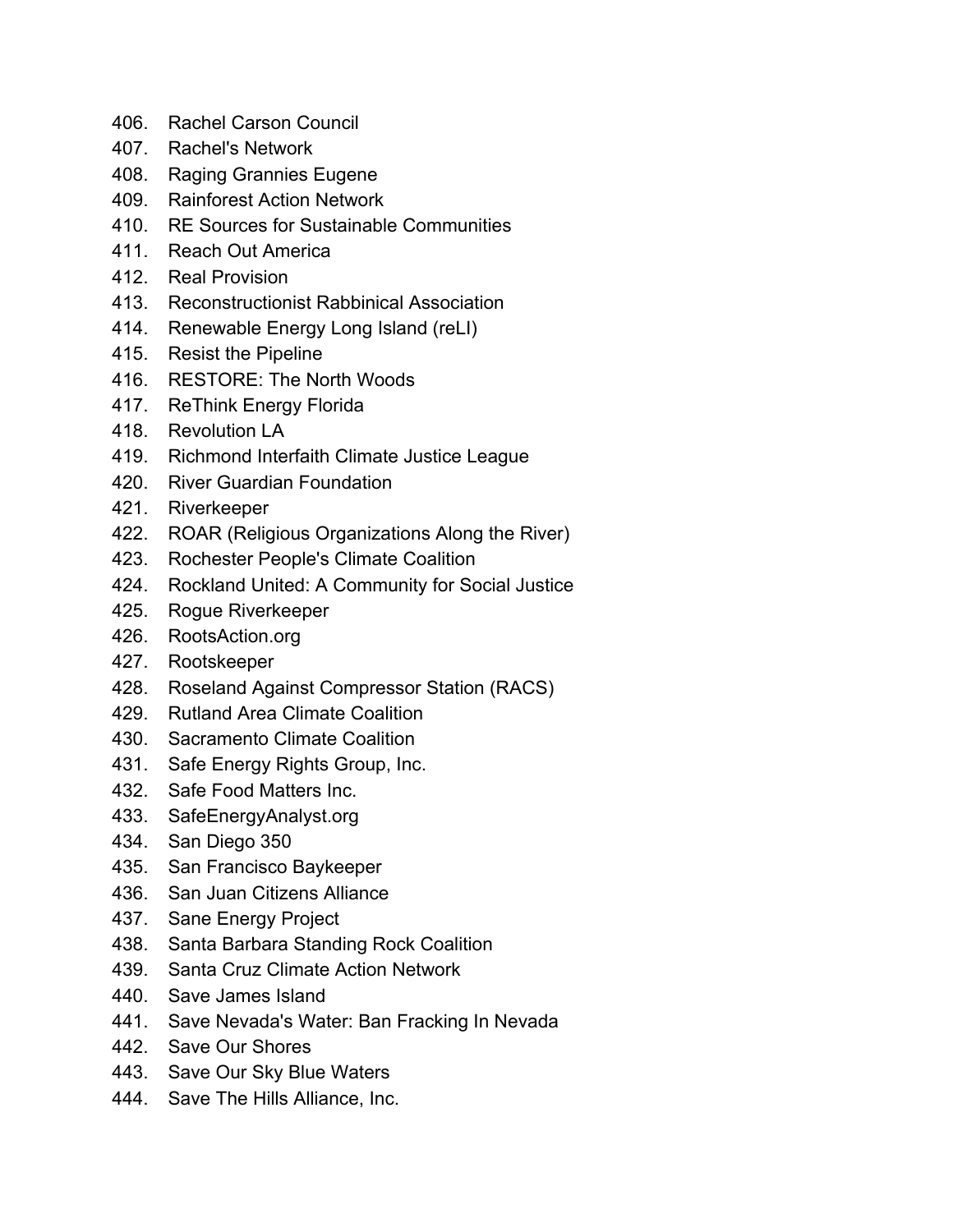- 445. Save the Manatee
- 446. Save Wolves Now Network
- 447. Schmid & Company, Inc.
- 448. Seeding Sovereignty
- 449. Seneca Lake Guardian, a Waterkeeper Alliance Affiliate
- 450. Sequoia ForestKeeper
- 451. Seven Circles Foundation
- 452. ShaleshockCNY
- 453. Sharon Springs Against Hydrofracking
- 454. Sharon, CT Energy and Environment Commission
- 455. Shawnee Forest Sentinels
- 456. Shoreline Unitarian Universalist Society
- 457. Show Up LI
- 458. Signal Fire
- 459. Sisters of Charity of New York
- 460. Sisters of Mercy of the Americas' Institute Justice Team
- 461. Sisters of St. Dominic of Blauvelt, New York
- 462. Sisters of St. Francis of Philadelphia
- 463. Slow Food North Shore
- 464. Slow Food USA
- 465. Small Ville Farms
- 466. SoCal 350 Climate Action
- 467. Social Justice Commission (Episcopal Diocese of Western Massachusetts)
- 468. Solar Solution
- 469. Solar Wind Works
- 470. Solarize Albany County
- 471. SolidarityINFOService
- 472. Solutionary Rail
- 473. South Asian Fund For Education, Scholarship and Training (SAFEST)
- 474. South Atlantic Fishermen's Association
- 475. South Coast Neighbors United
- 476. South Florida Wildlands Association
- 477. Southern Illinoisans Against Fracturing Our Environment
- 478. Southern Utah Wilderness Alliance
- 479. Southwest Native Cultures
- 480. Spottswoode Winery, Inc.
- 481. Springfield (Massachusetts) Area Interfaith Climate Action Network
- 482. St. Stephen's United Methodist Church
- 483. Stand.earth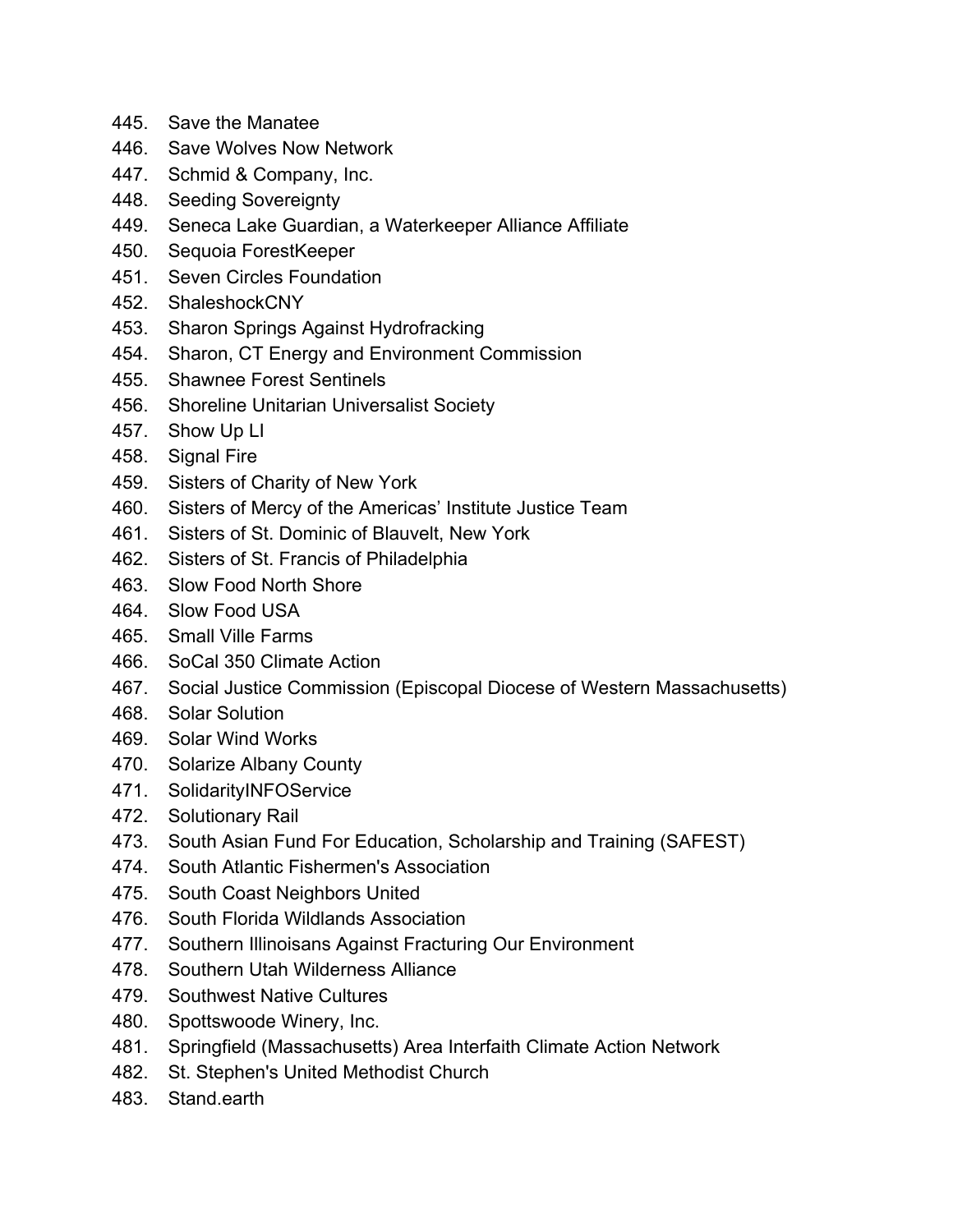- 484. STAR
- 485. Stephanie Low Artists Inc.
- 486. Stone Quarry House
- 487. Stop Fracking Long Beach
- 488. Stop NY Fracked Gas Pipeline
- 489. Sugar Shack Alliance
- 490. Sullivan Area Citizens for Responsible Energy Development (SACRED)
- 491. Summit Marches On
- 492. Sunflower Alliance
- 493. Sunnyside Village Cohousing
- 494. Sunrise Movement
- 495. Surfrider Foundation
- 496. Surfrider Foundation NYC
- 497. Sustainable Economies Law Center
- 498. Sustainable Energy & Economy Network
- 499. Sustainable Marin
- 500. Sustainable Sudbury
- 501. Sustainable Tompkins
- 502. Sustainable Upton
- 503. Sustaining Way
- 504. SustainUS
- 505. Symmetric Energy
- 506. Syracuse Cultural Workers
- 507. Syracuse Peace Council
- 508. Take Action Connecticut
- 509. TALK Environment Committee, Glastonbury
- 510. Texas Campaign for the Environment
- 511. Texas Drought Project
- 512. Texas Physicians for Social Responsibility
- 513. The Canary Coalition
- 514. The Climate Mobilization Hoboken Chapter
- 515. The Climate Mobilization Santa Barbara Chapter
- 516. The Ecology Party of Florida
- 517. The Global Cooling Project
- 518. The Greater Prince William Climate Action Network
- 519. The Lands Council
- 520. The Leap
- 521. The Mothers Project, Inc
- 522. The Northeast Organic Farming Association of New York (NOFA-NY)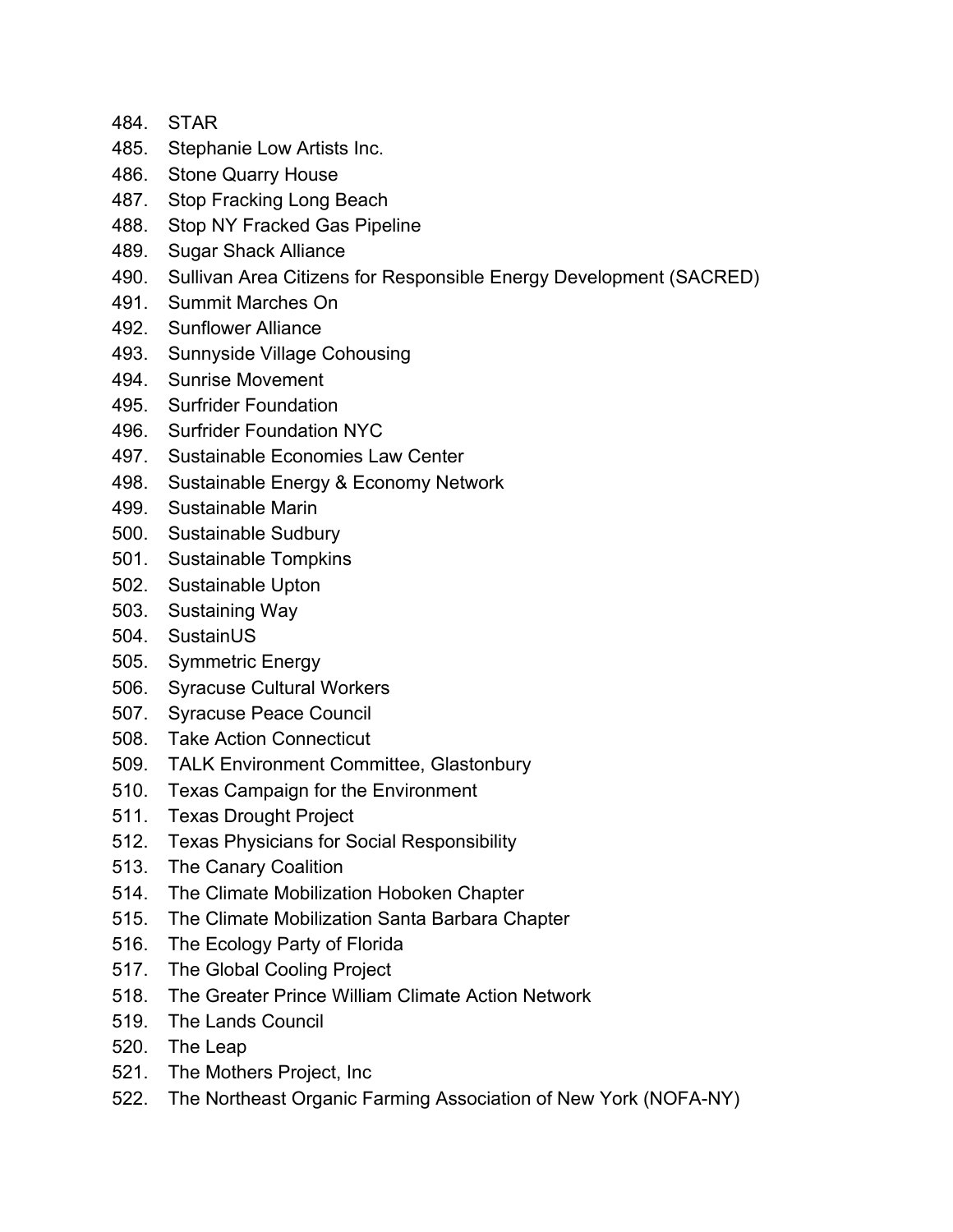- 523. The Reconstructionist Synagogue of the North Shore
- 524. The River Project
- 525. The Shalom Center
- 526. The Wei LLC
- 527. The Whale Guite Project
- 528. The Whaleman Foundation
- 529. Three Parks Independent Democrats
- 530. Tikkun & the Network of Spiritual Progressives
- 531. Time Laboratory
- 532. Tinker Tree Play/Care
- 533. Toronto Non-GMO Coalition
- 534. Toxics Action Center
- 535. Toxics Information Project (TIP)
- 536. Transition Express, Inc
- 537. Transition Sebastopol Energy Group
- 538. Transition US
- 539. Traprock Center for Peace and Justice
- 540. Trevor Day School Environmental Club
- 541. Tri-County Sustainability Alliance
- 542. Turner Endangered Species Fund
- 543. Turtle Island Restoration Network
- 544. Two Mooks and a Mic
- 545. Unitarian Universalist FaithAction New Jersey
- 546. Unitarian Universalist Mass Action
- 547. Unitarian Universalist Ministry For Earth
- 548. Unitarian Universalist Pennsylvania Legislative Advocacy Network (UUPLAN)
- 549. Unitarian Universalist Service Committee
- 550. United Church of Christ Environmental Justice Ministry
- 551. United for Action
- 552. Universal Income Project
- 553. Up Homes
- 554. Up Top Acres
- 555. Uplift
- 556. Upper West Side Recycling
- 557. Urban Climate Nexus
- 558. Urban Tilth
- 559. US Labor Against the War
- 560. Utah Moms for Clean Air
- 561. Utah Physicians for a Healthy Environment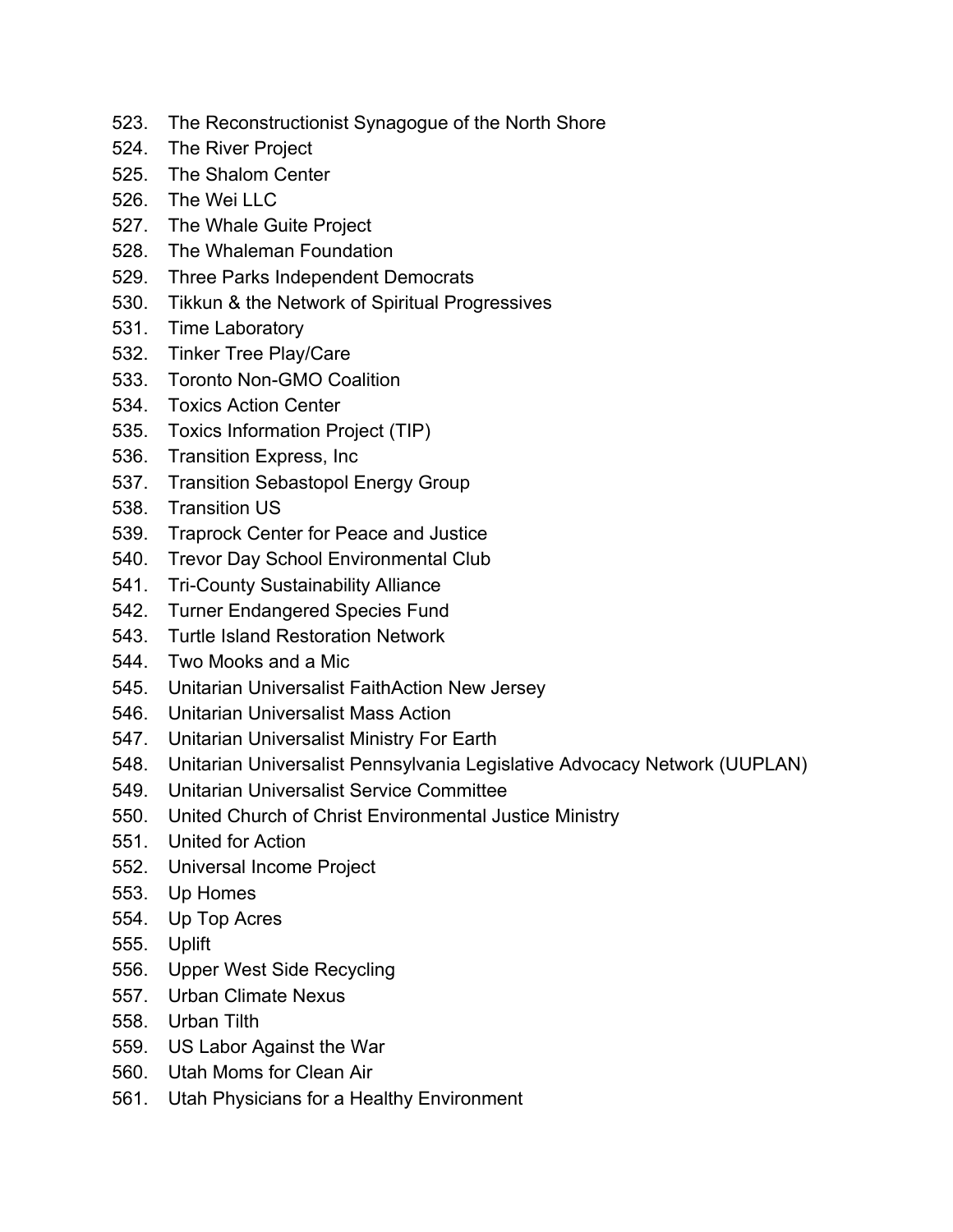- 562. UU Congregation of Binghamton, Green Sanctuary
- 563. Valley Watch, Inc
- 564. Vashon Climate Action Group
- 565. Vote-Climate
- 566. Voters of Watchunghills
- 567. Wall of Women Colorado
- 568. Wasatch Clean Air Coalition
- 569. Washington Physicians for Social Responsibility
- 570. WATCH
- 571. Water Protectors of Milwaukee
- 572. Waterkeeper Alliance
- 573. WATERSPIRIT
- 574. WE ACT
- 575. We of Action New York (WofA-NY)
- 576. Weather Medic Inc
- 577. Wellstone Democratic Renewal Club
- 578. WESPAC Foundation, Inc
- 579. West 80s Neighborhood Association
- 580. West Atlanta Watershed Alliance
- 581. West Berkeley Alliance for Clean Air and Safe Jobs
- 582. West Roxbury Saves Energy
- 583. Western NY Drilling Defense
- 584. Western Watersheds Project
- 585. White Rabbit Grove RDNA
- 586. Wild Nature Institute
- 587. WildEarth Guardians
- 588. WildWest Institute
- 589. Williamsburg Climate Action Network
- 590. Winyah Rivers Foundation, Inc.
- 591. Wisconsin Network for Peace, Justice & Sustainability
- 592. Women's Earth and Climate Action Network (WECAN)
- 593. Women's International League of Peace and Freedom US Section
- 594. Xun Biosphere Project
- 595. Zero Waste USA
	- 596. 198 methods
	- 597. 2017 New Jersey Coalition for Climate Justice
	- 598. 350 Bay Area
	- 599. 350 Brooklyn
	- 600. 350 Cape Cod